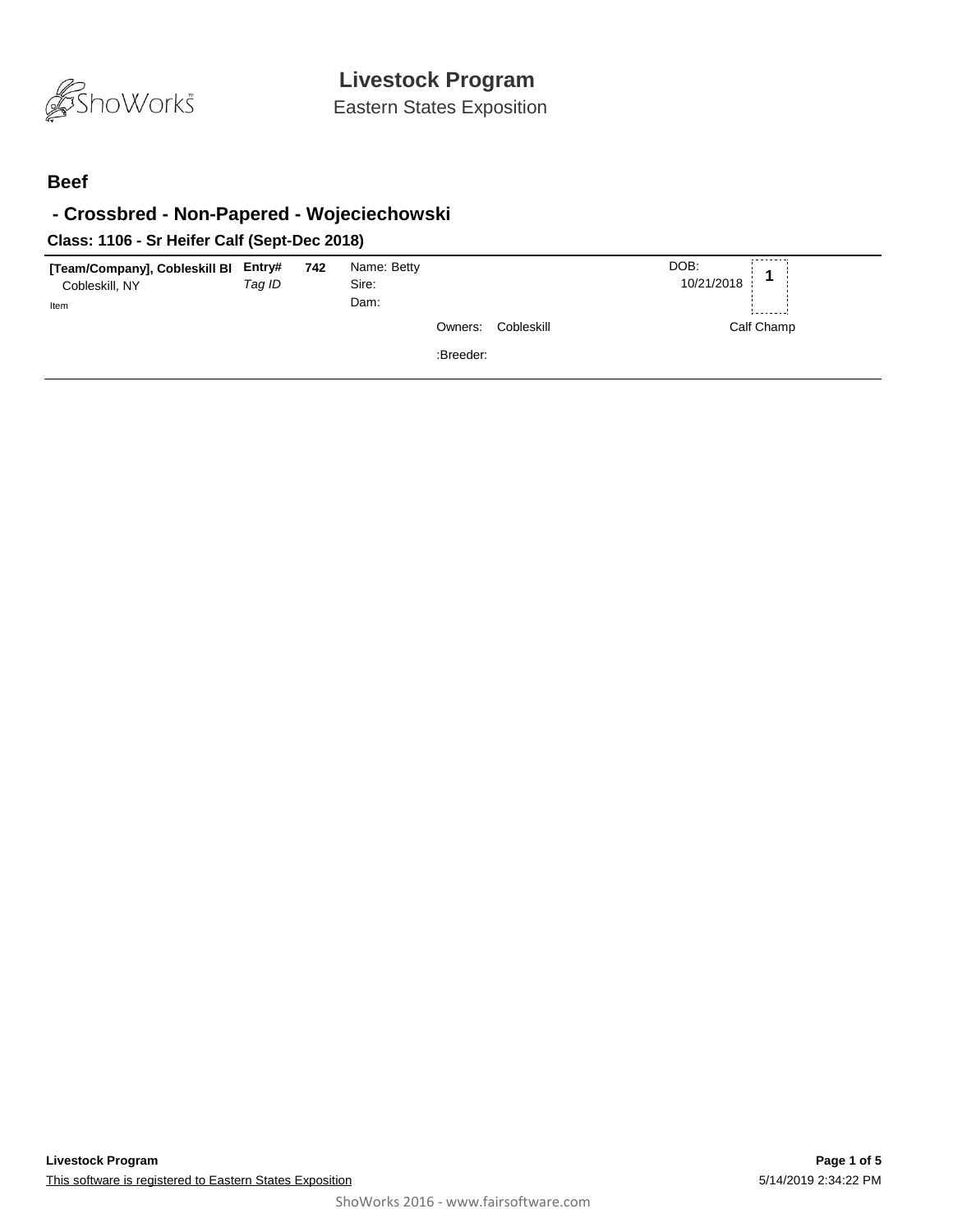

Eastern States Exposition

#### **Class: 1109 - Summer Yearling (May-Aug 2018) 889** *Tag ID* Name: Blossom Sire: Hereford DOB: 6/24/2018 Dam: Charolais **Ames, Clayre - 90335** Orange, MA **Entry# <sup>6</sup>** Item Owners: Ames, Clayre :Breeder: **593 Entry# 593** Name: TDF 1811 8400030146425 DOB:<br>*Tag ID 003014642 S*ire: 6/23/2018 **1** Name: TDF 1811 8400030146425 DOB: 6/23/2018 Dam: **Durst, Braden - 90279 8400 Entry#** Brooklyn, CT Item Owners: Durst, Braden :Breeder: **398** *Tag ID* Name: Charm Sire: DOB: 6/18/2018 Dam: **Cooper-Clermont, Sage - 90308** Northampton, MA **Entry# <sup>4</sup>** Item Owners: Cooper-Clermont, Sage :Breeder: **401** *Tag ID 1806* Name: Twisted Sire: DOB: 5/31/2018 Dam: **Allen, Elizabeth - 90298** Easthampton, MA **Entry# <sup>5</sup>** Item Owners: Allen, Elizabeth :Breeder: **14** *Tag ID 5103* Name: Merida Sire: Red Angus DOB: 5/7/2018 Dam: Hereford **Dias, Lily - 136** Norton, MA **Entry# 14** Name: Merida DOB: **3**<br>Teg ID 5103 Sire: Bed Angue Item Owners: Dias, Lily :Breeder: **846** *Tag ID 8721* Name: Amadi Sire: Monopoly DOB: 5/6/2018 Dam: EJ Dukes Wind 853 33408 EF1091665 **Mahaffey, Riley J - 90171** Torrington, CT **Entry# <sup>2</sup>** Item Owners: Mahaffey, Riley :Breeder: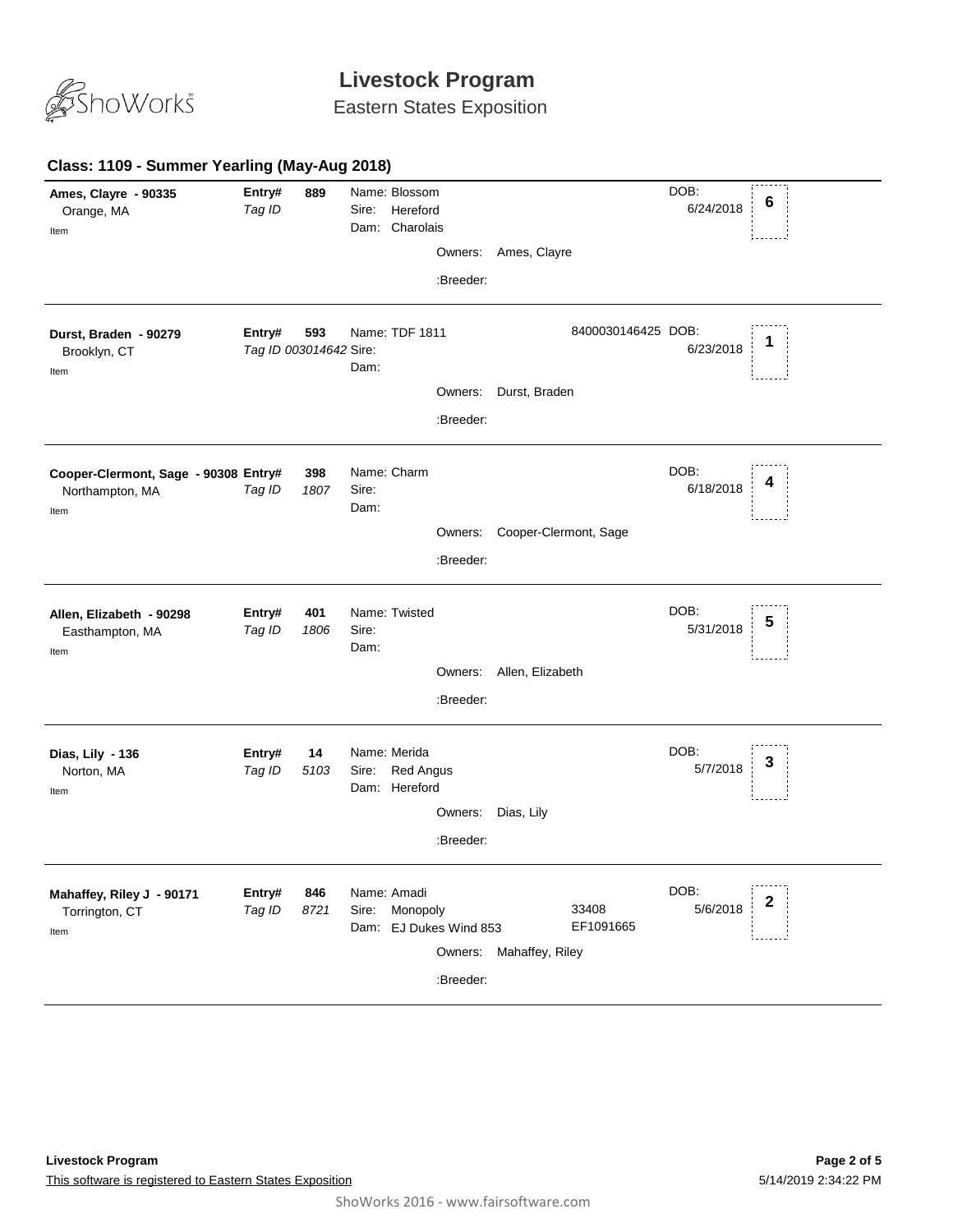

Eastern States Exposition

#### **Class: 1112 - Spring Yearling (Mar-Apr 2018)**

| Rarick, Davanta - 275<br>Fleetwood, PA<br>Item           | Entry#<br>Tag ID | 472<br>1032 | Sire:                              | Name: PKST Montana 2F-ET<br>Goet I-80<br>Maine Anjou Dam: PKST Sarah<br>Owners:<br>:Breeder: | Rarick, Davanta<br>Dale & Katie Stouffer      | 492081<br>400082<br>437634            | DOB:<br>4/5/2018  | 3                  |
|----------------------------------------------------------|------------------|-------------|------------------------------------|----------------------------------------------------------------------------------------------|-----------------------------------------------|---------------------------------------|-------------------|--------------------|
| Berkheimer, Karli M - 90124<br>Mechanicsburg, PA<br>Item | Entry#<br>Tag ID | 779         | Name: Curly<br>Sire:<br>Cross Dam: | Owners:<br>:Breeder:                                                                         | Berkheimer, Karli                             |                                       | DOB:<br>4/1/2018  | 2<br>Res Int Champ |
| Stockdale, Rylee - 90184<br>Dayton, PA<br>Item           | Entry#<br>Tag ID | 687         | Sire:                              | Name: STOC Coralee 812F<br>Hi Ho Silver 15B<br>Dam: STOC Ally 817U<br>Owners:<br>:Breeder:   | Stockdale, Rylee<br>Rylee Stockdale           | 494229<br>CA376609<br>439375          | DOB:<br>3/28/2018 | 1<br>Int Champ     |
| Johansen, Emily - 90299<br>Northampton, MA<br>Item       | Entry#<br>Tag ID | 394<br>1802 | Sire:<br>Dam:                      | Name: Primrose<br>Owners:<br>:Breeder:                                                       | Johansen, Emily                               |                                       | DOB:<br>3/27/2018 | 5                  |
| Kagan, Helena - 91<br>clinton corners, ny<br>Item        | Entry#<br>Tag ID | 193<br>8430 | Sire:<br>Dam: Tag 63               | Name: Bish Beauty B805<br>CF S/F Ultimate Reward ET<br>Owners:<br>:Breeder:                  | Kagan, Helena<br><b>Bishell Family Cattle</b> | XAR4268260<br>x4225124<br>SXFN4257277 | DOB:<br>3/10/2018 |                    |
| Ammons, Josie - 90310<br>Wellesley, MA<br>Item           | Entry#<br>Tag ID | 487         | Name: Mercury<br>Sire:<br>Dam:     | Owners:<br>:Breeder:                                                                         | Ammons, Josie                                 |                                       | DOB:<br>3/1/2018  | 6                  |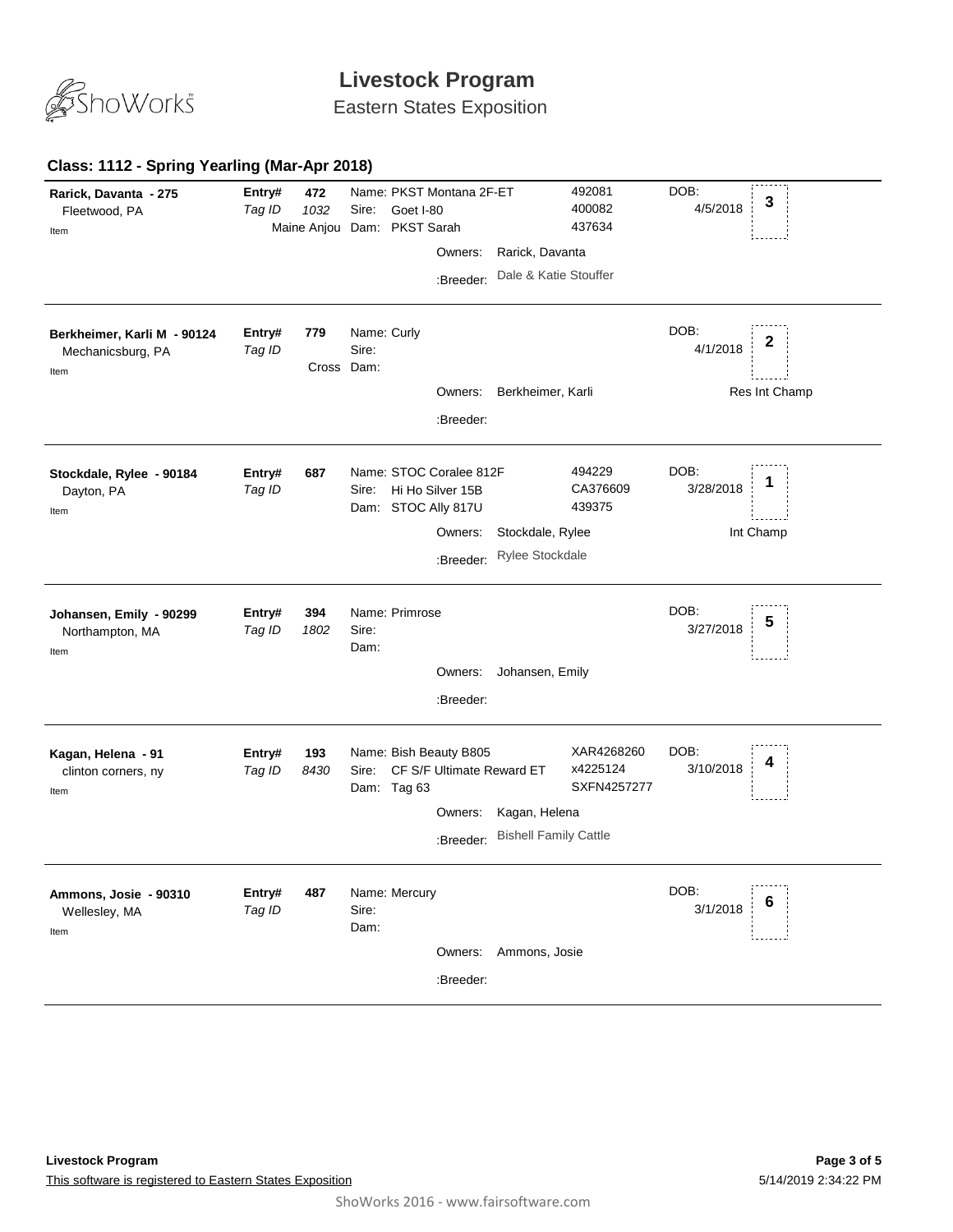

Eastern States Exposition

### **Class: 1116 - Sr Yearling (Sept-Dec 2017)**

| Crowe, Amanda - 124<br>Easthampton, MA | Entry# 792<br>Tag ID 003207111 Sire: Scotty | Name: Gypsy |           |                       | DOB:<br>10/17/2017 |           |
|----------------------------------------|---------------------------------------------|-------------|-----------|-----------------------|--------------------|-----------|
| Item                                   | Cross Dam: Giselle                          |             |           |                       |                    | --------- |
|                                        |                                             |             |           | Owners: Crowe, Amanda |                    |           |
|                                        |                                             |             | :Breeder: |                       |                    |           |